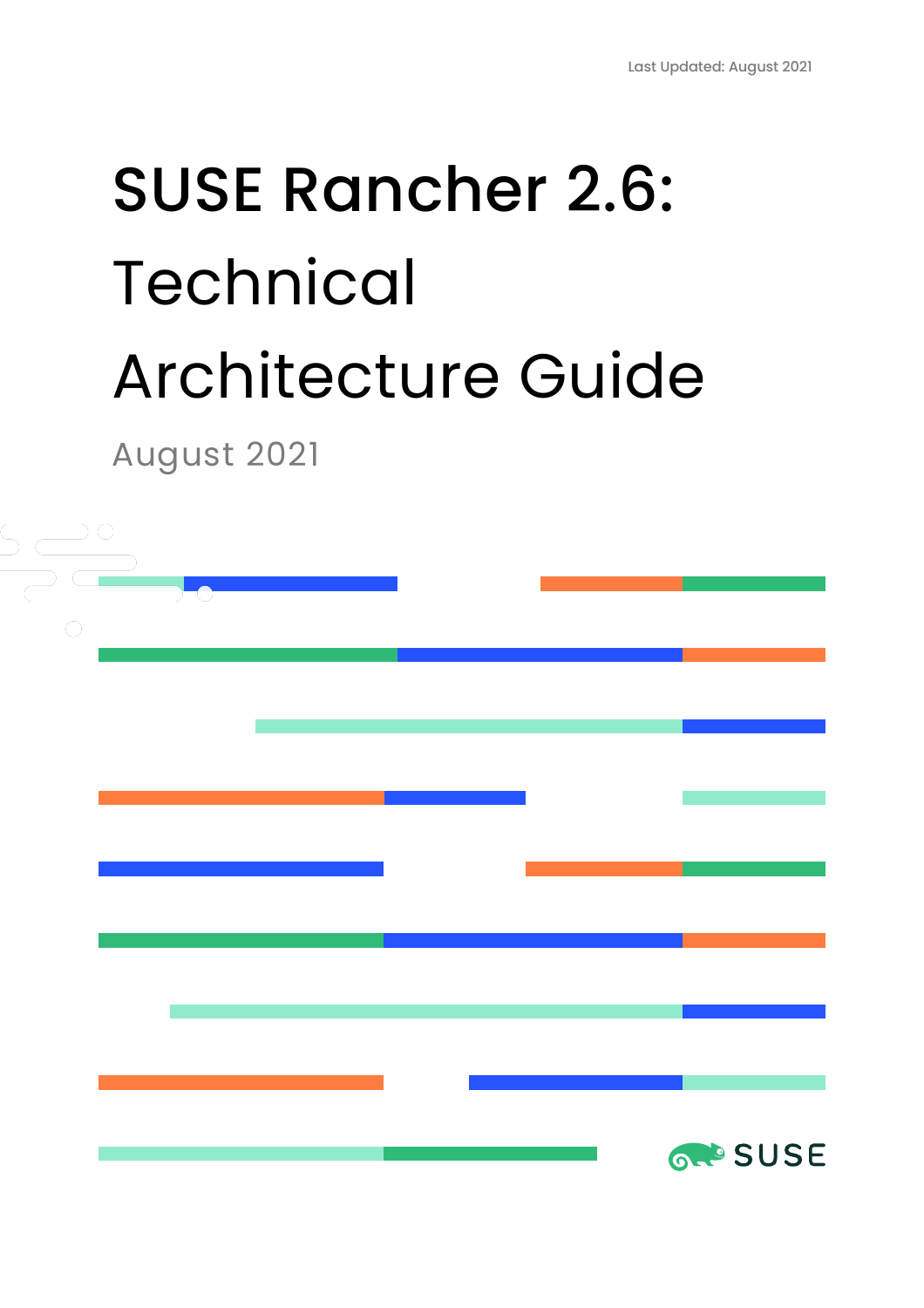# **Contents**

| ı           |     |                                                                       |  |
|-------------|-----|-----------------------------------------------------------------------|--|
| $\mathbf 2$ |     | SUSE Rancher 2.6: Built for Enterprise Production-Grade Kubernetes  4 |  |
|             | 2.1 |                                                                       |  |
|             | 2.2 |                                                                       |  |
|             | 2.3 |                                                                       |  |
|             | 2.4 |                                                                       |  |
|             | 2.5 |                                                                       |  |
| 3           |     |                                                                       |  |
|             | 3.1 |                                                                       |  |
|             | 3.2 |                                                                       |  |
| 4           |     |                                                                       |  |
|             | 4.1 |                                                                       |  |
|             | 4.2 |                                                                       |  |
|             | 4.3 |                                                                       |  |
|             | 4.4 |                                                                       |  |
|             | 4.5 |                                                                       |  |
| 5           |     |                                                                       |  |
|             | 5.1 |                                                                       |  |
|             | 5.2 |                                                                       |  |
|             | 5.3 |                                                                       |  |
| 6           |     |                                                                       |  |
| 7           |     |                                                                       |  |
| 8           |     |                                                                       |  |
|             | 8.1 |                                                                       |  |
|             | 8.2 |                                                                       |  |
|             | 8.3 |                                                                       |  |
| 9           |     |                                                                       |  |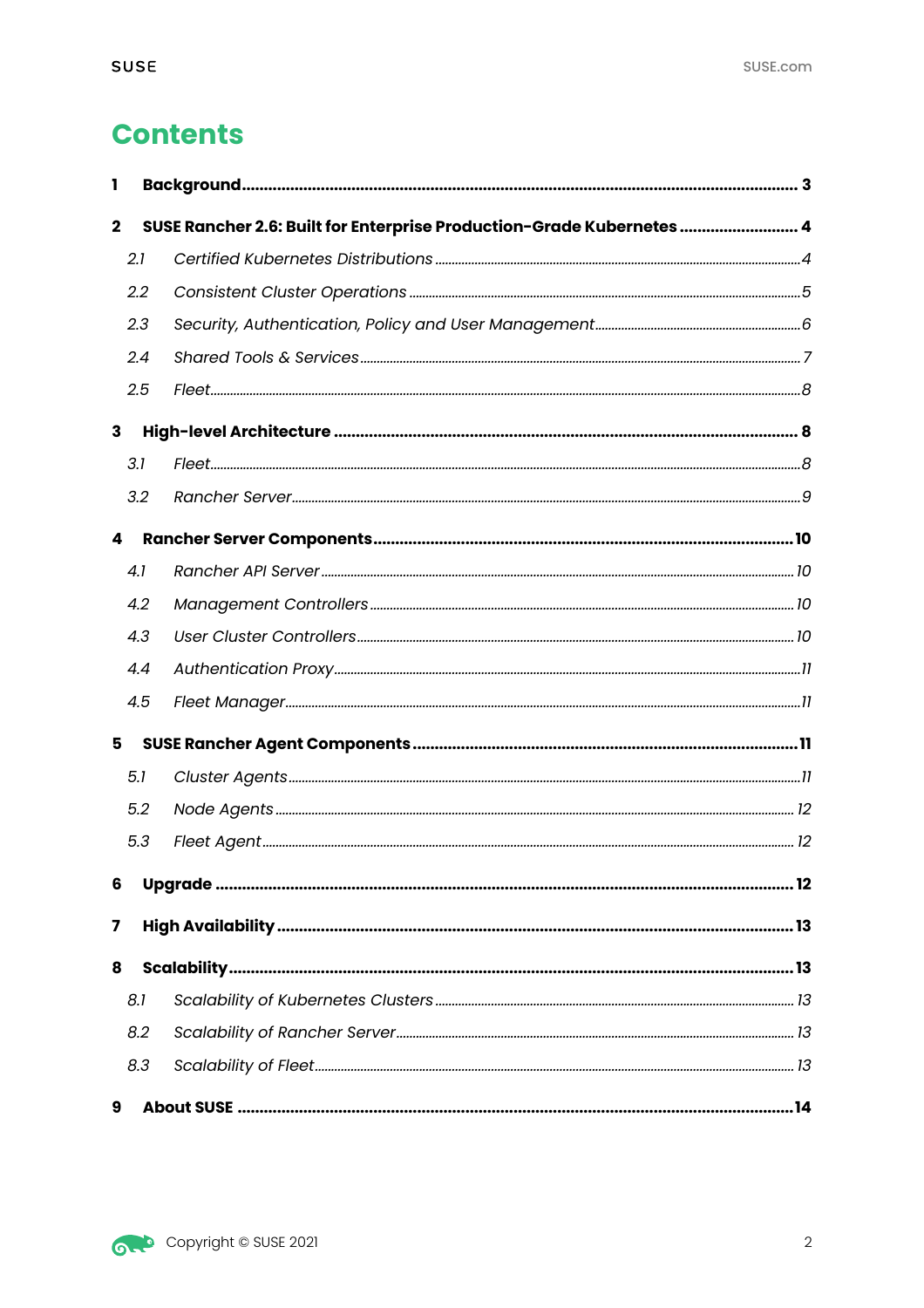# 1 Background

A recent Forrester Wave report<sup>1</sup> stated cloud-native technologies are fast becoming the preferred way for global organizations to build and modernize their applications and services at scale. The popularity of containers and Kubernetes continues to show with Gartner2 predicting by 2022, more than 75 percent of worldwide organizations will run containerized applications in production. This forecasted growth demonstrates the value of cloud-native technologies like Kubernetes for enterprise developers and IT operators, looking for solutions to help to build applications faster and manage environments without compromising on reliability, agility and security.

By unifying their IT operations with Kubernetes, enterprises can realize dramatic benefits, including:

- Consistently deliver a high level of reliability on any infrastructure
- Improve DevOps efficiency with standardized automation
- Ensure enforcement of security policies on any infrastructure

However, relying on upstream Kubernetes alone can introduce overhead and risk because Kubernetes clusters are typically deployed:

- Without central visibility
- Without consistent security policies
- And, they must be managed independently

SUSE Rancher 2.6 is a Kubernetes management platform that addresses these challenges by delivering the following key functions:

- **Consistent Cluster Operations** simplified Kubernetes upgrades, backups and deployments, anywhere from core to cloud and at the edge.
- **Security Policy & User Management** Consistent RBAC, PSP and user management.
- **Shared Tools & Services** Out-of-the-box access to tools and services.

<sup>1</sup> "The Forrester Wave™: Multicloud Container Development Platforms, Q3 2020" by Dave Bartoletti, Charlie Dai with Lauren Nelson, Duncan Dietz, Han Bao, Bill Nagel, Forrester – Download Report <sup>2</sup> "Gartner Forecasts Strong Revenue Growth for Global Container Management Software and Services

Through 2024" by Susan Moore, Gartner – View Press Release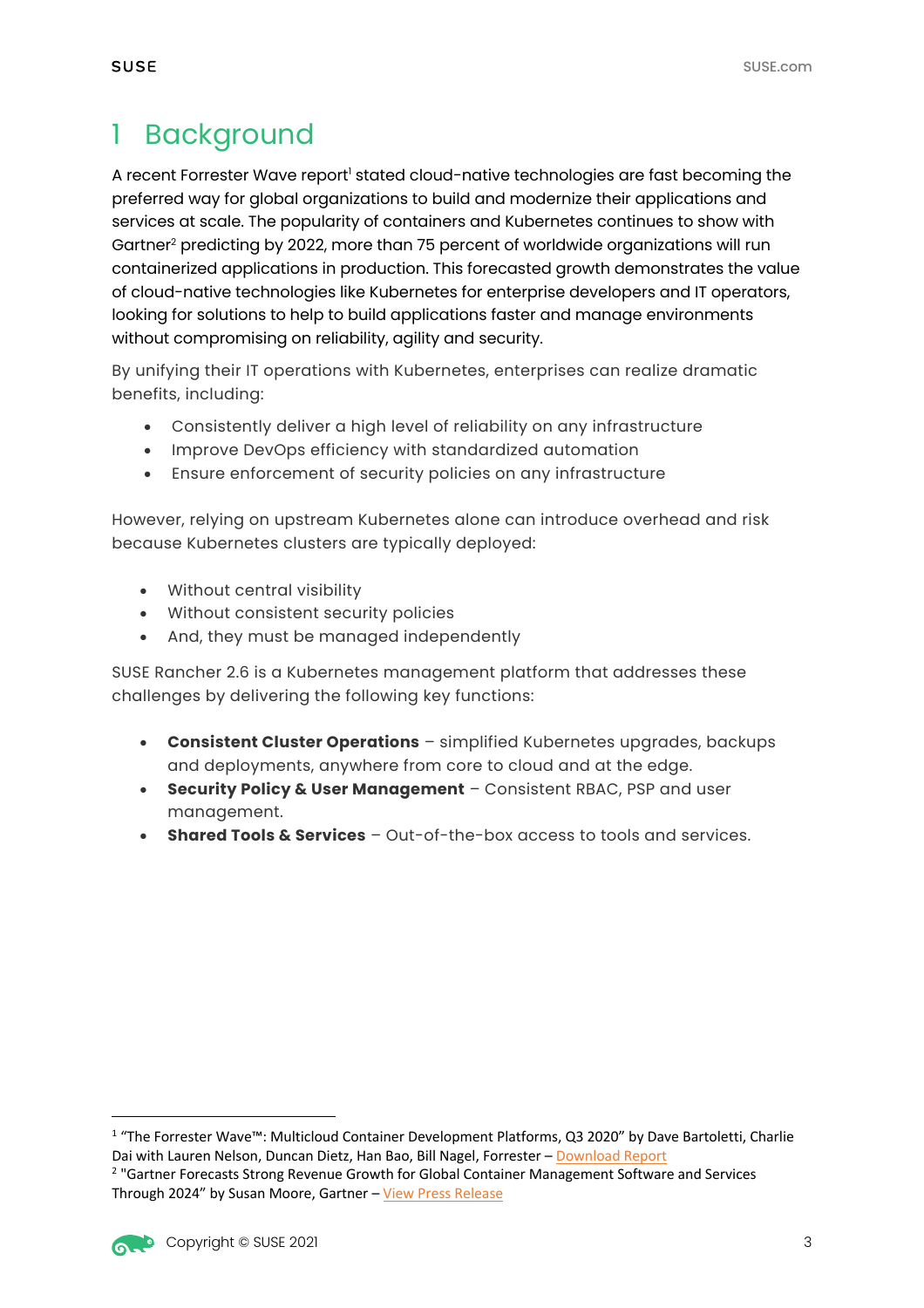# 2 SUSE Rancher 2.6: Built for Enterprise Production-Grade Kubernetes

SUSE Rancher 2.6 is a complete container management platform built on Kubernetes. As illustrated in Figure 1, SUSE Rancher 2.6 consists of four primary components: a certified Kubernetes distribution (including SUSE's RKE and CNCF Sandbox Project, K3s), consistent cluster operations, security/authentication/policy management/governance and developer platform services.



Figure 1: Overview of Rancher's recipe for production-quality Kubernetes at scale

## 21 Certified Kubernetes Distributions

#### 2.1.1 Rancher Kubernetes Engine (RKE)

RKE is a straightforward, lightning-fast Kubernetes installer that works everywhere. RKE is particularly useful in standing up Kubernetes clusters on VMware clusters, bare metal servers and VM instances on clouds that do not yet support a Kubernetes service. In addition, many people use RKE in cloud providers that already support Kubernetes services so that they have a consistent Kubernetes implementation everywhere. In SUSE Rancher 2.6, clusters can be provisioned on Linux x86\_64 and Arm64 architectures and Windows 20 H2 systems.

RKE within Rancher manages the complete lifecycle of Kubernetes clusters from initial install to ongoing maintenance. Rancher users can:

- a. Automate VM instance provisioning on many clouds using machine drivers.
- b. Install Kubernetes control plane and etcd database nodes.
- c. Provision worker nodes on Windows and Linux Arm64 and x86\_64 nodes.
- d. Add or remove nodes in existing Kubernetes clusters.
- e. Upgrade Kubernetes clusters to new versions.
- f. Monitor the health of Kubernetes clusters.

For more information about RKE, visit http://suse.com/products/rke

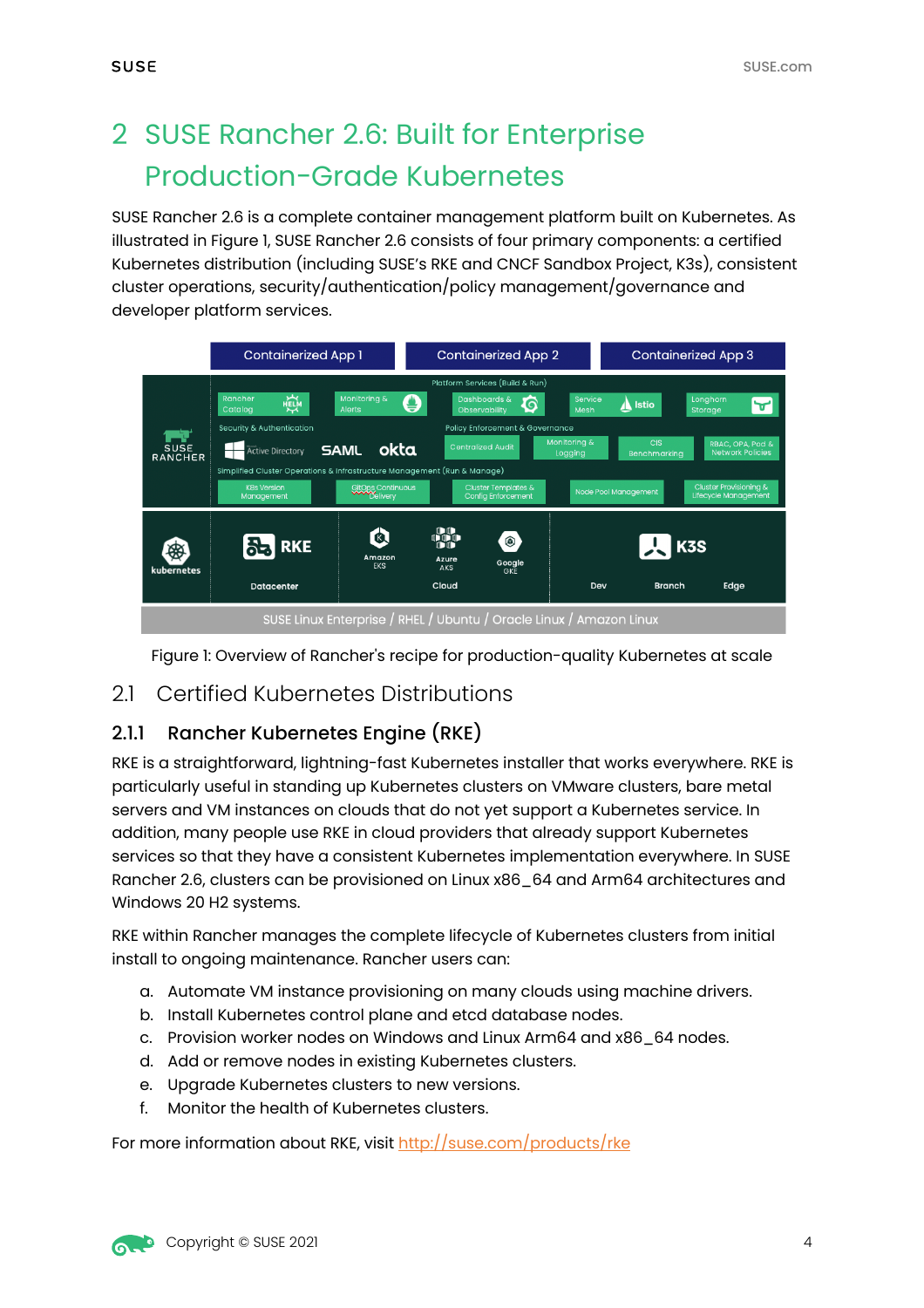# 2.1.2 Rancher Kubernetes Engine 2 (RKE2)

RKE2, also known as RKE Government, is a fully conformant certified Kubernetes distribution focused on security and compliance. RKE2 leverages the best components of RKE and K3s distributions to form its anatomy. RKE2 brings government grade security capabilities to the enterprise and cloud native community. It has been built to take advantage of changes across the ecosystem. RKE2 requires no dependency on the Docker container runtime and includes a supported containerd runtime. The distribution supports SELinux and has been compiled with FIPS certified golang libraries.

In SUSE Rancher 2.6, RKE2 provisioning is being introduced as a technical preview. This new provisioning system is built on-top of the community standard Cluster API specifications. Users will now be able to leverage GitOps tools to define their clusters as infrastructure as code out of the box. Additionally, when deploying through SUSE Rancher, RKE2 clusters will default to using the open-source Calico container networking interface (CNI) plugin, as well as options to deploy multiple network interfaces into their pods with Multus. With RKE2 users will be able to provision Windows nodes in custom clusters.

For more information on RKE2, visit https://docs.rke2.io/

#### 2.1.3 K3s – Lightweight Kubernetes Distribution Built for IoT & the Edge

K3s is packaged as a single binary, which is about 50 megabytes in size. Bundled in that single binary is everything needed to run Kubernetes anywhere, including low-powered IoT and Edge-based devices. The binary includes the container runtime and any important host utilities like iptables, socat and du. The only OS dependencies are the Linux kernel itself and a proper dev, proc and sysfs mounts (this is done automatically on all modern Linux distributions).

K3s bundles the Kubernetes components (kube-apiserver, kube-controller-manager, kube-scheduler, kubelet, kube-proxy) into combined processes that are presented as a simple server and agent model. K3s can run as a complete cluster on a single node or can be expanded into a multi-node cluster.

Besides the core Kubernetes components, we also run containerd, Flannel, CoreDNS, ingress controller and a simple host port-based service load balancer. All of these components are optional and can be swapped out for your implementation of choice. With these included components, you get a fully functional and CNCF-conformant cluster so you can start running apps right away. K3s is now a CNCF Sandbox project, being the first Kubernetes distribution ever to be adopted into sandbox.

Learn more information about K3s at https://k3s.io

## 2.2 Consistent Cluster Operations

With SUSE Rancher 2.6, you can choose to manage your own existing Kubernetes clusters provisioned with existing tools or use Kubernetes clusters managed by a cloud. Kubernetes services and hosted clusters on EKS, GKE and AKS can easily be provisioned or imported into and managed within your SUSE Rancher installation. In addition, you can provision and operate RKE Kubernetes clusters on any cloud, virtualized or bare metal infrastructure.

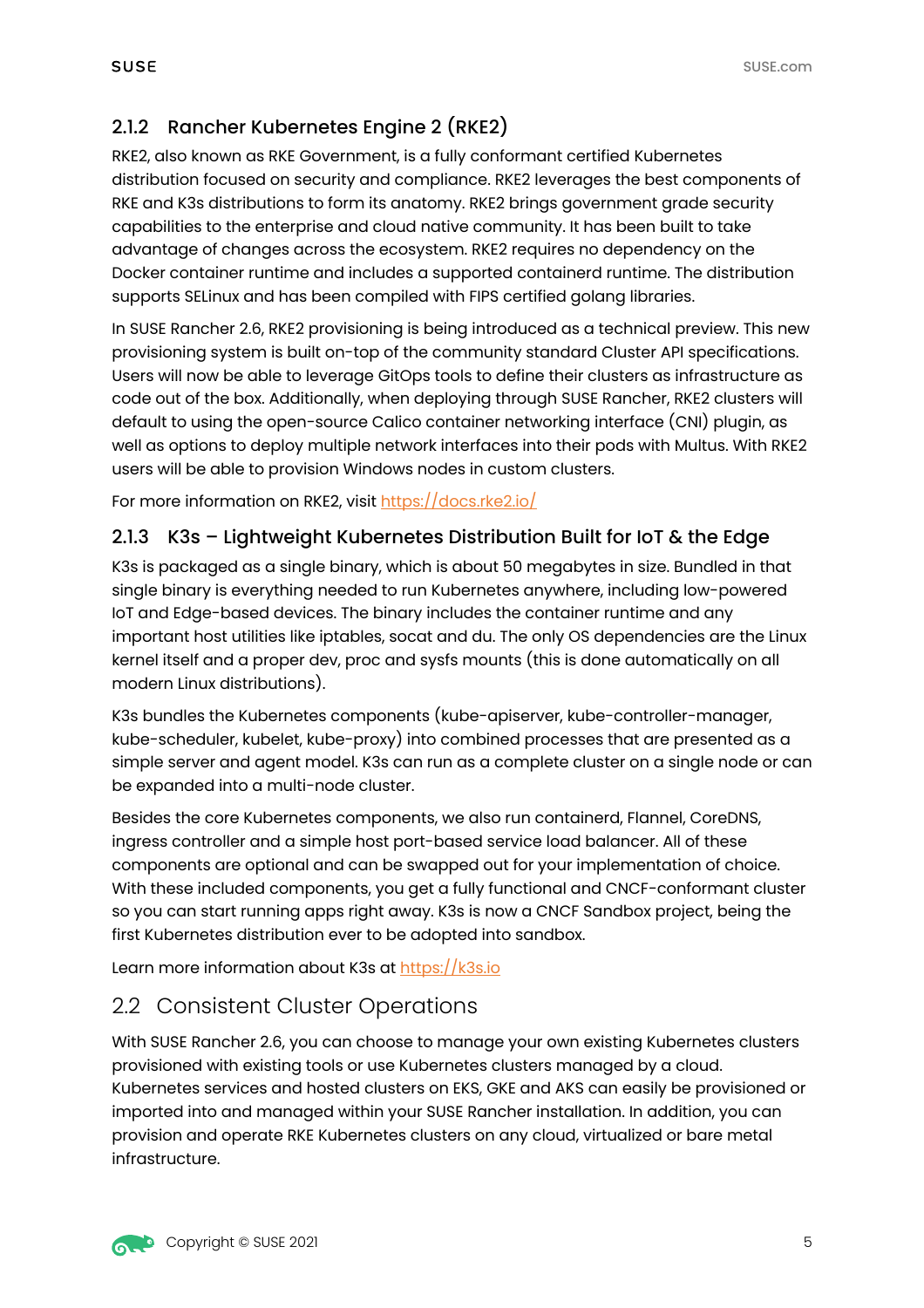SUSE Rancher can easily be managed with Infrastructure-as-code with the Rancher Terraform provider. From this you can easily store your configurations for clusters, namespaces, secrets and catalog apps in Git. SUSE Rancher has a robust API that can be scripted against to perform routine tasks.

## 2.3 Security, Authentication, Policy and User Management

SUSE Rancher admins can work with their security teams to centrally define how users should interact with Kubernetes and how containerized workloads should operate across all their infrastructures, including hosted clusters within managed cloud providers like AKS, EKS and GKE. Once centralized policies are defined, assigning them to any Kubernetes cluster is instantaneous.

#### 2.3.1 Authentication & RBAC

SUSE Rancher not only installs secure clusters, but it proxies all communication to those clusters through the Rancher server. SUSE Rancher plugs into several backend authentication providers, such as Active Directory, LDAP, SAML, GitHub and more. When connected in this way, SUSE Rancher enables you to extend your existing corporate authentication out to all of the Kubernetes clusters under SUSE Rancher's umbrella, no matter where they're running.

| $\equiv$<br>Users & Authentication     |                                                                                                                               |           |               |                   |  |  |  |
|----------------------------------------|-------------------------------------------------------------------------------------------------------------------------------|-----------|---------------|-------------------|--|--|--|
| $\triangle$ Users<br>$\triangle$ Roles | <b>Authentication Providers</b>                                                                                               |           |               |                   |  |  |  |
| ● Groups                               | Rancher is configured to allow access to accounts in its local database. Manage Accounts                                      |           |               |                   |  |  |  |
| <b>&amp; Auth Provider</b>             | Local Authentication is always enabled, but you may select another additional authentication provider from those shown below. |           |               |                   |  |  |  |
|                                        | <b>LDAP</b>                                                                                                                   | LDAP      | LDAP          | OAuth             |  |  |  |
|                                        | ActiveDirectory                                                                                                               | FreeIPA   | OpenLDAP      | AzureAD           |  |  |  |
|                                        | OAuth                                                                                                                         | OAuth     | [OIDE]        | SAML              |  |  |  |
|                                        | GitHub                                                                                                                        | Google    | Keycloak      | <b>ADFS</b>       |  |  |  |
|                                        | SAML                                                                                                                          | SAML      | <b>SAML</b>   | SAML <sup>1</sup> |  |  |  |
|                                        | Keycloak                                                                                                                      | okta Okta | Ping Identity | Shibboleth        |  |  |  |

SUSE Rancher enables roles at the global, cluster and project level, and it makes it possible for administrators to define roles in a single place and apply them to all clusters.

This combination of RBAC-by-default and strong controls for authentication and authorization means that from the moment you deploy a cluster with SUSE Rancher or RKE, that cluster is secure.

| $\equiv$<br>Users & Authentication             |                                                   |                                     |              |                          | ٠.                        |
|------------------------------------------------|---------------------------------------------------|-------------------------------------|--------------|--------------------------|---------------------------|
| ⊥ Users<br>$\triangle$ Roles                   | Roles                                             |                                     |              |                          | <b>Create Global Role</b> |
| <sup>©</sup> Groups<br><b>ii</b> Auth Provider | Project/Namespaces<br>Global<br>Cluster           |                                     |              |                          |                           |
|                                                | 土 Download YAML<br>■ Delete                       |                                     |              |                          | Filter                    |
|                                                | Display Name 0<br>State 0                         | Name C                              | Built-In 0   | New User Default :       | Age $\circ$               |
|                                                | Administrator<br>Active                           | admin                               | $\checkmark$ | $\sim$                   | $17 \text{ days}$ :       |
|                                                | Active<br><b>Configure Authentication</b>         | authn-manage                        | $\checkmark$ | $\overline{\phantom{a}}$ | $17 \text{ days}$ :       |
|                                                | Active<br><b>Configure Catalogs</b>               | catalogs-manage                     | $\checkmark$ | $\sim$                   | 17 days :                 |
|                                                | Active<br><b>Use Catalogs</b>                     | catalogs-use                        | $\checkmark$ | $\overline{\phantom{a}}$ | $17 \text{ days}$ :       |
|                                                | Active<br><b>Create new Clusters</b>              | clusters-create                     | $\checkmark$ | $\sim$                   | $17 \text{ days}$ :       |
|                                                | Active<br><b>Create RKE Template Revisions</b>    | clustertemplaterevisions-<br>create | $\checkmark$ |                          | $17 \text{ days}$ :       |
|                                                | Active<br><b>Create new RKE Cluster Templates</b> | clustertemplates-create             | $\checkmark$ | $\sim$                   | $17 \text{ days}$ :       |

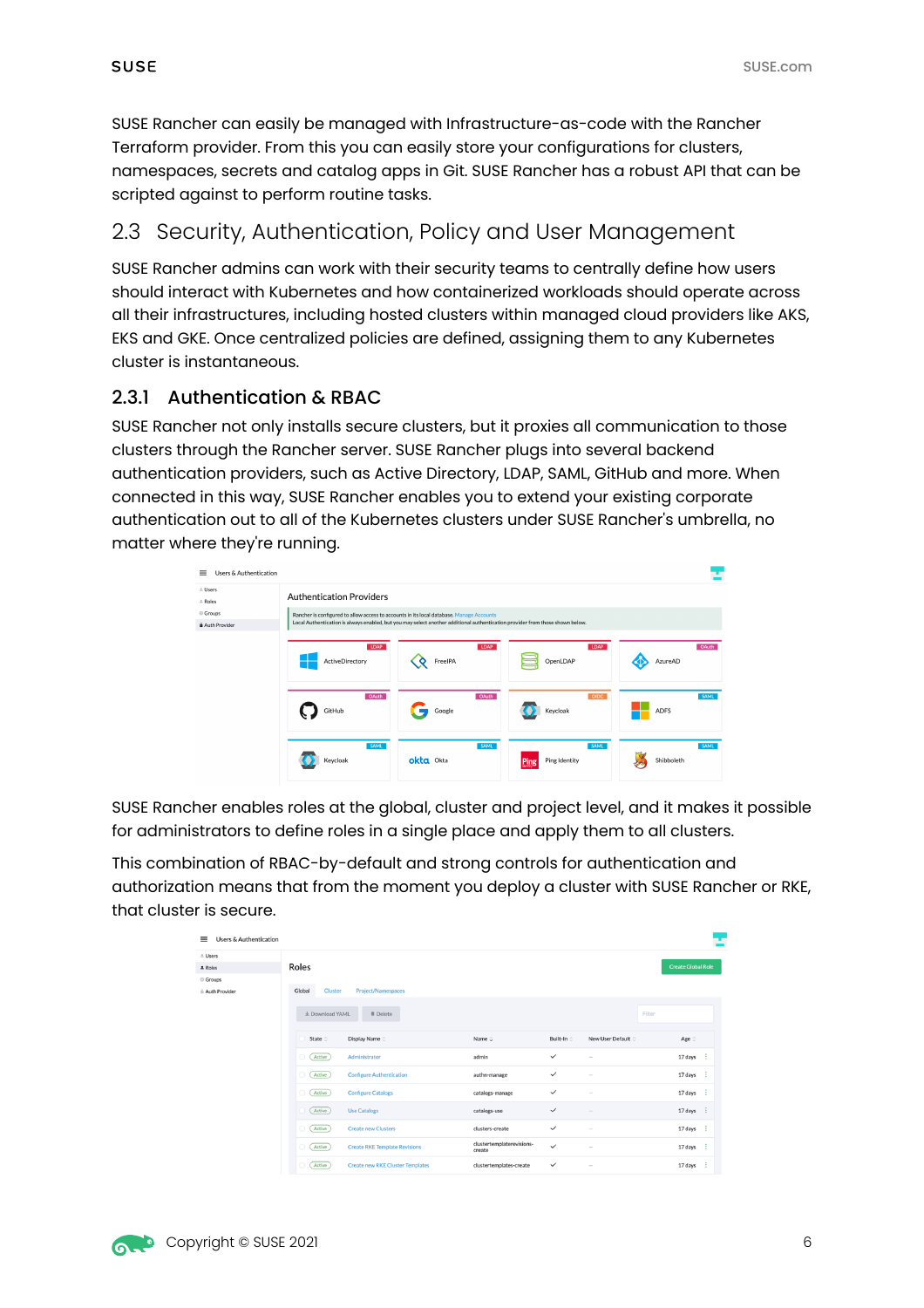#### 2.3.2 SUSE Rancher's Latest Security Features

A recent StackRox report3 confirmed that security incidents are widespread in container environments, with 94 percent of survey respondents experiencing incidents in the past year. Of these respondents, 69 percent put these incidents down to misconfiguration errors. SUSE Rancher's recent releases include features to address this key vulnerability and help operators manage risk including:

- 'User ID Tracking' has been added to audit logs to help users trace events. SUSE Rancher now includes the Identity Provider name in both SUSE Rancher and Kubernetes audit logs. This helps promote the self-service model of SUSE Rancher giving users clarity to identify different owners of clusters.
- 'Image Scanning' for CVEs is now automated across all images as part of releases helping users easily determine if there are any major vulnerabilities across images in their cluster. If any critical vulnerabilities are found, SUSE Rancher has predetermined actions to help identify, fix and/or mitigate issues.
- 'SLE Base Container Image (SLE BCI)' SUSE Rancher begun adopting SLE BCI as a base image for microservices and allows users access to a secure, open repository.
- 'Cluster Templates' allow operators to create, save and confidently reuse welltested Kubernetes configurations across their cluster deployments. These templates leverage controls and best practices from the most recent Kubernetes Benchmarks from the Center for Internet Security (CIS). The Cluster Templates feature also includes an option for policy enforcement, which prevents configuration drift and assures that the clusters you deploy do not accidentally introduce security vulnerabilities as you scale.
- 'CIS Scan' enables security and operations teams to automatically identify misconfiguration errors by comparing their cluster settings with best practice guidance in the CIS (Center for Internet Security) Kubernetes Benchmark. When SUSE Rancher runs a CIS Security Scan on a cluster, it generates a report showing the results of each test, including a summary with the number of passed, skipped and failed tests. The report also includes remediation steps for any failed tests.

## 2.4 Shared Tools & Services

SUSE Rancher 2.6 UI does not attempt to hide the underlying Kubernetes concepts and introduces an application deployment framework different from Kubernetes. SUSE Rancher provides an updated crisp UI for native Kubernetes resources like pods and deployments.

The app catalog experience in SUSE Rancher 2.6 is based on Helm charts. Helm is a powerful templating mechanism for deploying applications on Kubernetes. But users still need to read through lengthy documentation to understand exactly what variables to set and the correct values for these variables. This is an error-prone process. SUSE Rancher simplifies Helm chart deployment by exposing just the right set of variables and guiding the user through the process. SUSE Rancher catalog shows the user by asking the right

<sup>&</sup>lt;sup>3</sup> The State of Container and Kubernetes Security Report - Winter 2020 by StackRox – Download White paper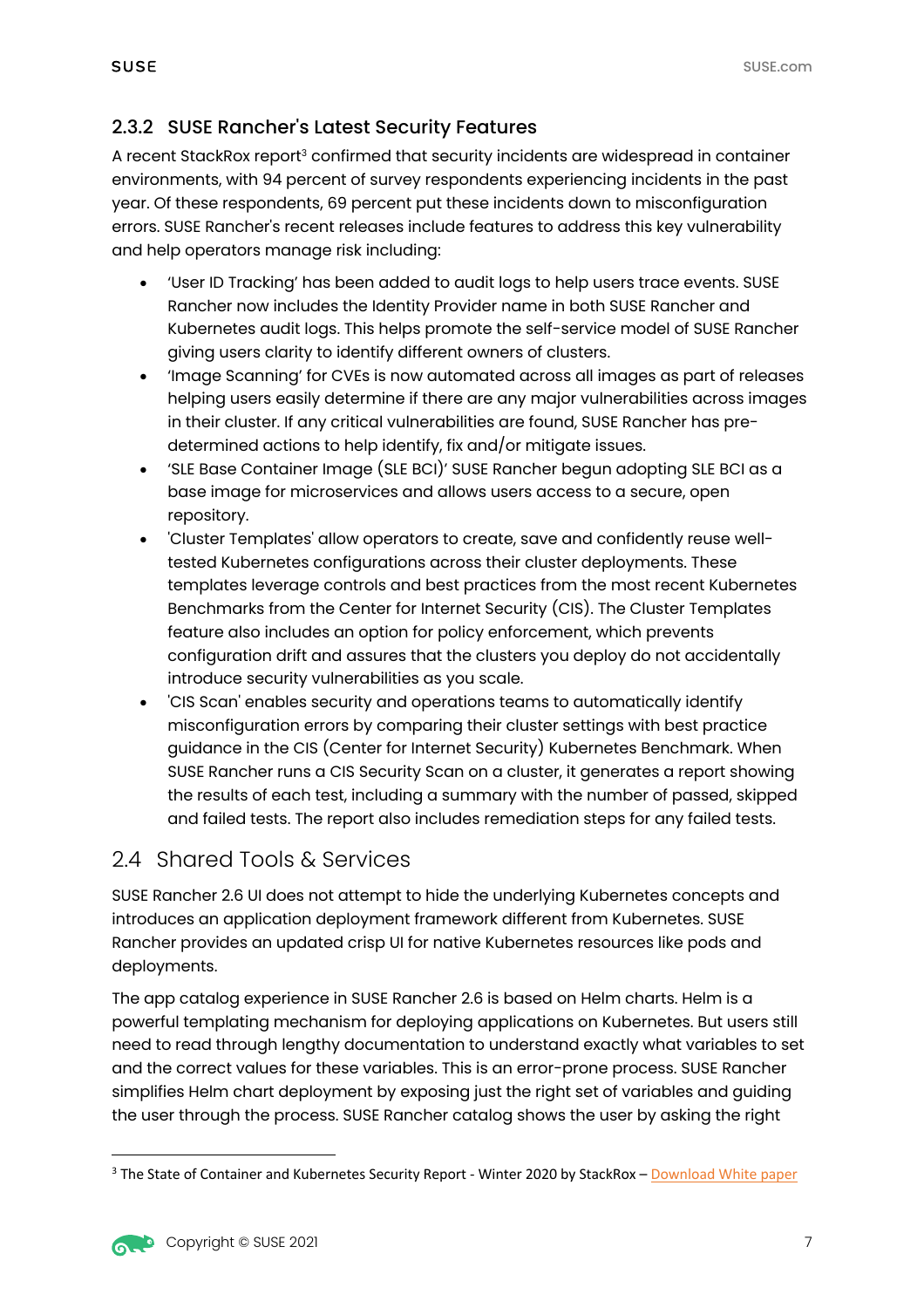questions and presenting sensible defaults and multiple-choice values. SUSE Rancher supports Helm 3 catalogs as well as git-based catalog repos.

SUSE Rancher 2.6 works with any CI/CD systems that integrate with Kubernetes. For example, Jenkins, Drone, and GitLab will continue to work with SUSE Rancher 2.6 as they do with any other Kubernetes distribution. If the CI/CD system doesn't natively support Kubernetes, then the SUSE Rancher CLI can be embedded as a task to allow for deployments to SUSE Rancher managed Kubernetes clusters.

SUSE Rancher 2.6 works with any monitoring and logging systems that integrate with Kubernetes. For an out- of-the-box experience, users can use the built-in Prometheus functionality. If existing systems like Datadog, Sysdig or ELK are in place, they will continue to work with SUSE Rancher 2.6. For log aggregation, SUSE Rancher provides simple click deployment of Fluentd and Fluent Bit that will ship logs from the hosts.

## 2.5 Fleet

Fleet, an open-source project developed by the SUSE Rancher team, is a Kubernetes cluster controller. It has been specifically designed to address the challenges of running thousands to millions of clusters worldwide. While it's designed for massive scale, the concepts still apply for even small deployments of less than 10 clusters. Fleet is lightweight enough to run on the smallest of deployments and even has merit in a single-node cluster managing only itself. The primary use case of Fleet is to ensure that deployments are consistent across clusters. You can deploy applications or easily enforce standards such as "every cluster must have X security tool installed."

# 3 High-level Architecture

## 3.1 Fleet

Fleet has two simple high-level concepts:

- Cluster groups: A logical group of clusters that need to be targeted as a single entity.
- Bundles: Collections of resources that are deployed to clusters.

Bundles are defined in the Fleet controller and are then deployed to target clusters using selectors and per-target customization. While bundles can be deployed to any cluster using powerful selectors, each cluster is a member of one cluster group. By looking at the status of bundles and cluster groups, one can get a quick overview of large deployments' status. After a bundle is deployed, it is monitored continuously to ensure that it is ready and resources have not been modified.

A bundle can be plain Kubernetes YAML, Helm or kustomize based. Helm and kustomize can also be combined to create powerful workflows. Regardless of the approach you choose to create bundles, all resources are deployed to a cluster as Helm charts. Using Fleet to manage clusters means all your clusters are easily auditable because every resource is carefully managed in a chart and a simple helm-n fleet-system ls will give

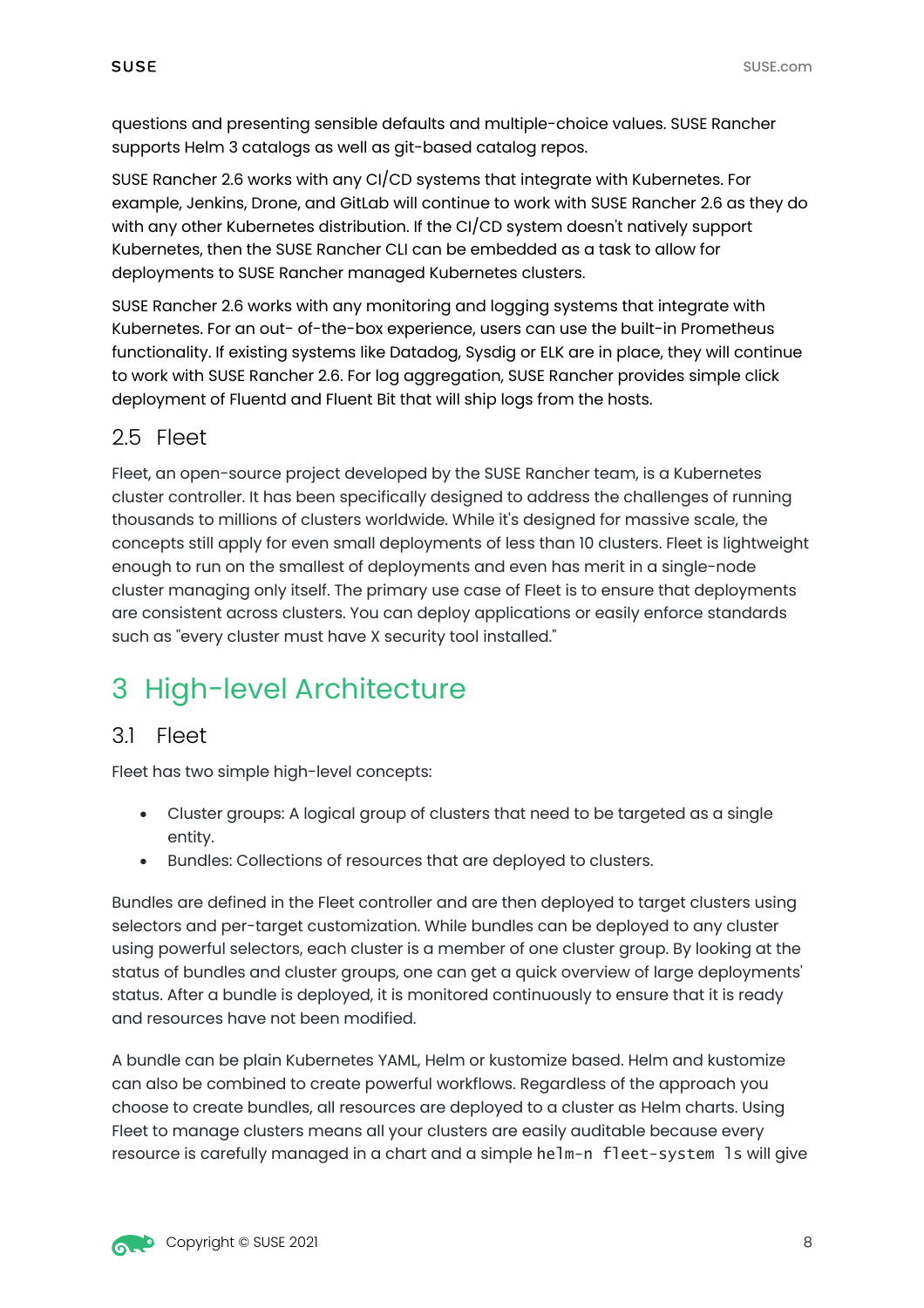you an accurate overview of what is installed. By combining Fleet with a Git-based workflow like Github Actions, you can automate at massive scale with ease.

#### 3.2 Rancher Server

SUSE Rancher 2.6 has server components that manage the entire SUSE Rancher deployment and deploys agent components into Kubernetes clusters.

Figure 2 illustrates the high-level architecture of SUSE Rancher 2.6. It depicts a Rancher server installation that manages two Kubernetes clusters: one Kubernetes cluster created by RKE and another non-RKE Kubernetes cluster that could be EKS, AKS, GKE or any other Kubernetes cluster.



Figure 2: SUSE Rancher 2.6 High-Level Architecture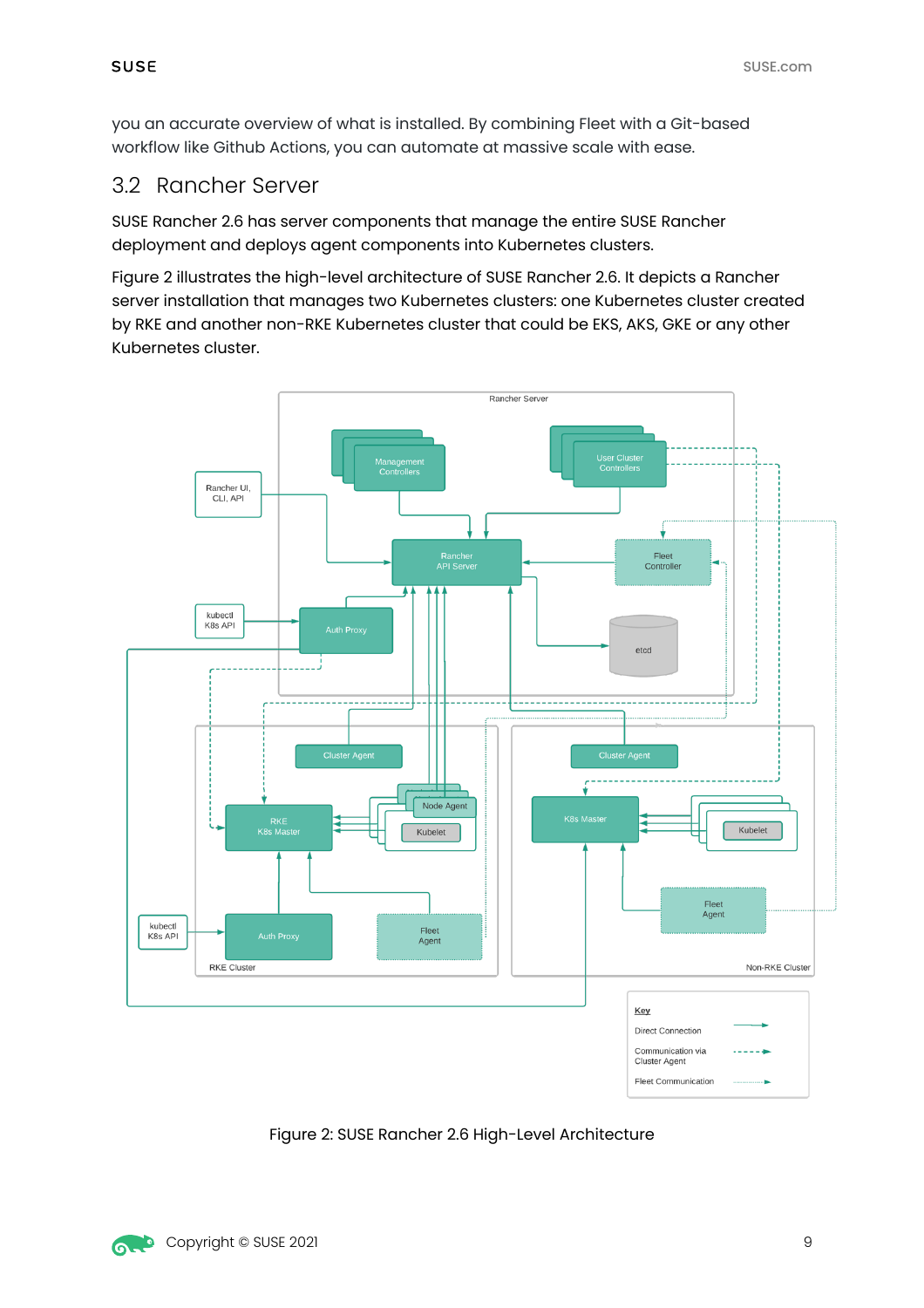# 4 Rancher Server Components

In this section, we describe the functionalities of each Rancher server component.

#### 4.1 Rancher API Server

Rancher server provides a robust API. SUSE Rancher uses the persistent datastore of the underlying Kubernetes instance that it runs on, typically etcd, to store all configuration data. All SUSE Rancher specific resources created using the Rancher API get translated to CRD (Custom Resource Definition) objects, with their lifecycle being managed by one or several Rancher controllers.

Rancher API Server is the foundational layer for all controllers in the Rancher server. It includes the following functionalities:

- User-facing API schema generation with an ability to plug custom formatters and validators.
- Controller interfaces generation for CRDs and native Kubernetes object types.
- Object lifecycle management framework.
- Conditions management framework.
- Simplified generic controller implementation by encapsulating TaskQueue and SharedInformer logic into a single interface.

#### 4.2 Management Controllers

The management controllers perform activities at the Rancher server level, not specific to an individual cluster. These activities include:

- a. Configuring access control policies to clusters and projects.
- b. Managing pod security policy templates.
- c. Provisioning clusters by invoking the necessary Docker machine drivers and invoking Kubernetes engines like RKE and GKE.
- d. Managing users CRUD (Create, Read, Update and Delete) operations on users.
- e. Managing global-level catalog, fetch content of the upstream Helm repo, etc.
- f. Managing cluster and project-level catalogs.
- g. Aggregating and displaying cluster stats and events.
- h. Managing of node drivers, node templates and node pools.
- i. Managing cluster cleanup when cluster is removed from SUSE Rancher.

#### 4.3 User Cluster Controllers

User cluster controllers perform activities specific to a cluster. User cluster controllers are spread out across the running Rancher server pods for horizontal scaling. Activities include:

- a. Managing workloads, which includes, for example, creating pods and deployments in each cluster.
- b. Applying roles and bindings that are defined in global policies into every cluster.
- c. Propagating information from cluster to Rancher server: events, stats, node info and health.
- d. Managing network policies.

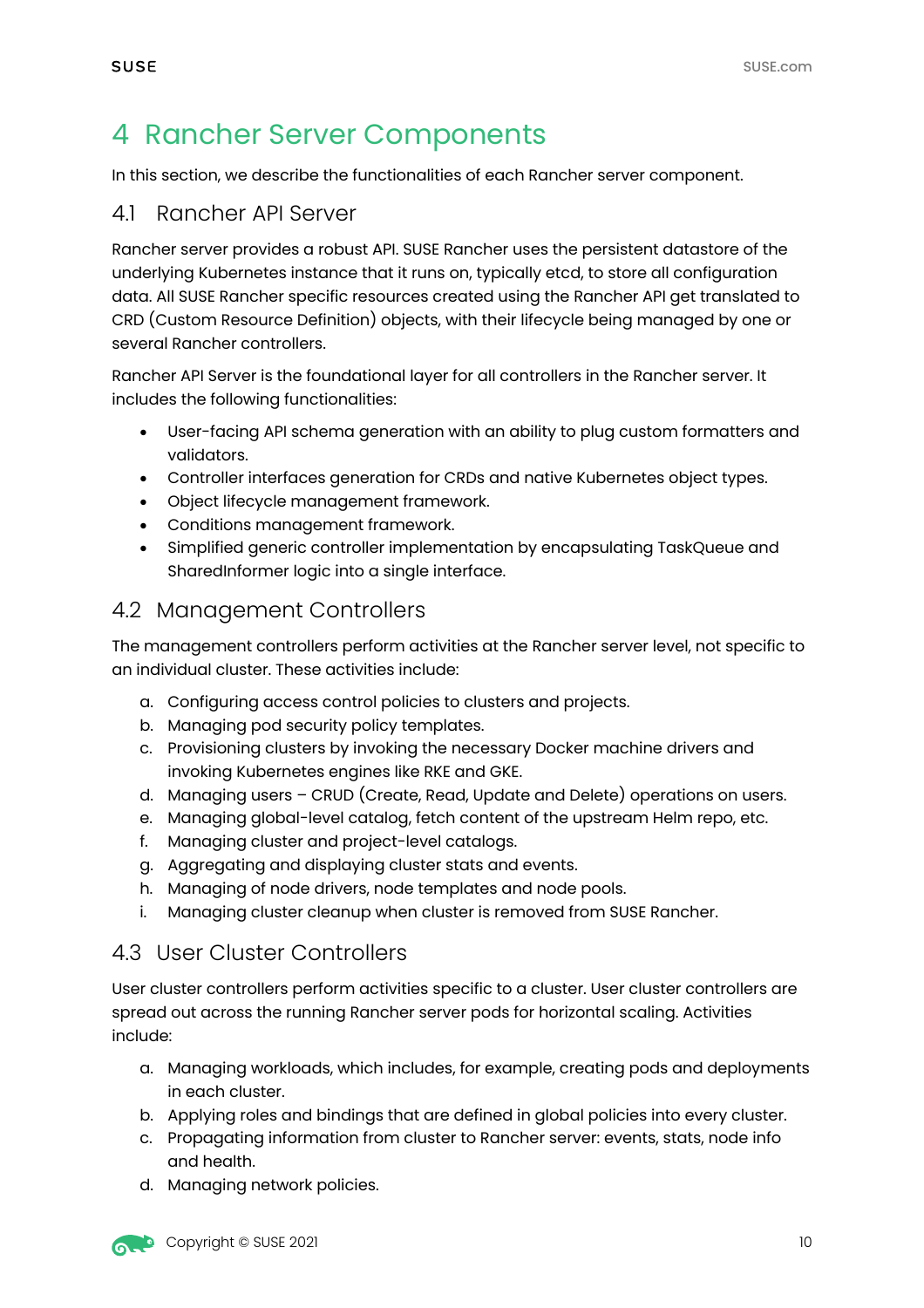- e. Managing alerts, monitoring, log aggregation and CI/CD pipelines.
- f. Managing resource quota.
- g. Propagating secrets down from Rancher server to individual clusters.

User cluster controllers connect to API servers in GKE clusters directly, but tunnel through the cluster agent to connect to API servers in RKE clusters.

## 4.4 Authentication Proxy

The authentication proxy proxies all Kubernetes API calls. It integrates with authentication services like local authentication, Active Directory, Okta and GitHub. On every Kubernetes API call, the authentication proxy authenticates the caller and sets the proper Kubernetes impersonation headers before forwarding the call to Kubernetes masters. SUSE Rancher communicates with Kubernetes clusters using a service account.

The authentication proxy connects to API servers in Non-RKE clusters directly, but tunnels through the cluster agent to connect to API servers in RKE clusters.

The authentication cluster endpoint was introduced into RKE based clusters to bring centralized auth to the local cluster. This provides increased availability by removing the Rancher server from the authentication path, allowing disconnected management and operations of your Kubernetes clusters.

## 4.5 Fleet Manager

The Fleet Manager is responsible for pulling the bundles and definitions from a Git repository. There is only a single Fleet Manager per Rancher server installation.

The Fleet Manager fulfills requests from the Fleet Agents.

# 5 SUSE Rancher Agent Components

In this section, we describe software components deployed in Kubernetes clusters managed by SUSE Rancher.

## 5.1 Cluster Agents

SUSE Rancher deploys one cluster agent for each Kubernetes cluster under management. The cluster agent opens a WebSocket tunnel back to Rancher server so that the user cluster controllers and authentication proxy can communicate with the user cluster Kubernetes API server. Note that only RKE clusters and imported clusters utilize the cluster agent to tunnel Kubernetes API. Cloud Kubernetes services like GKE already expose API endpoints on the public Internet and therefore do not require the cluster agent to function as a tunnel.

Cluster agents serve two additional functions:

a. They serve as a proxy for other cluster services, like SUSE Rancher's built-in alert, log aggregation and CI/CD pipelines. Any services running in user clusters can be exposed through the cluster agents. This capability is sometimes called "the magic proxy."

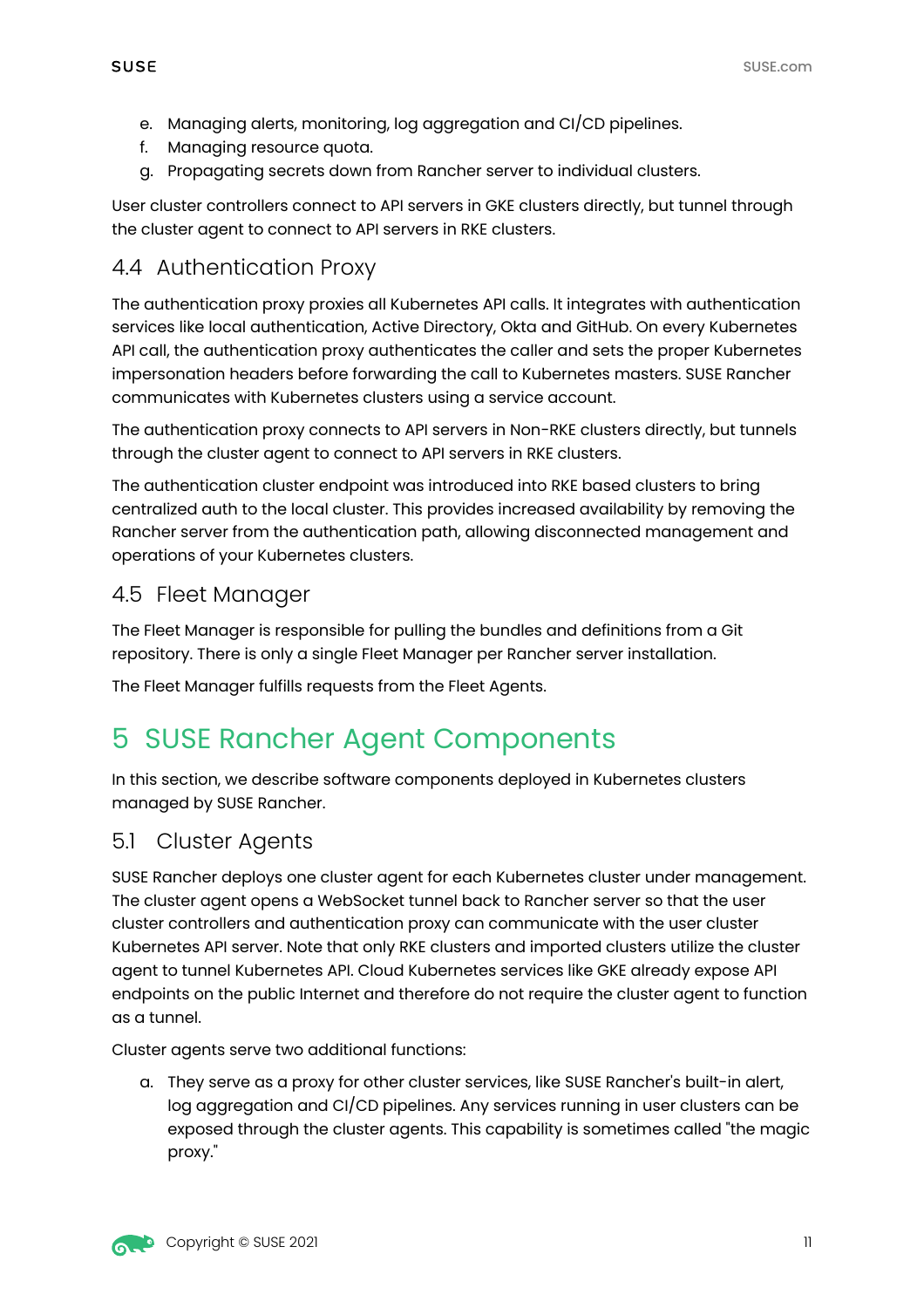b. During registration, cluster agents get service account credentials from the Kubernetes cluster and send the service account credentials to the Rancher server.

# 5.2 Node Agents

Node agents are primarily used by RKE to deploy the components during the initial install and follow-on upgrades. Node agents are not deployed on cloud Kubernetes clusters like GKE. Node agents serve several additional functions for all clusters:

- a. Fallback for cluster agents: if the cluster agent is not available for any reason, Rancher server will use the node agent to connect to the Kubernetes API server.
- b. Proxy for kubectl shell. Rancher server connects through node agents to tunnel the kubectl shell in the UI. Node agent runs with more privileges than a cluster agent, and that additional privilege is required to tunnel the kubectl shell.

## 5.3 Fleet Agent

The Fleet Agents makes calls to the Fleet Manager and pulls its specifics as a BundleDeployment.

The Fleet Agent does not have to have a constant connection to the Fleet Manager. When the connection is next present, the agent will reconcile with the manager, making this ideal for scenarios where network connections can be inconsistent.

# 6 Upgrade

Users can upgrade previous versions of SUSE Rancher to SUSE Rancher 2.6 by upgrading the Rancher server via a Helm upgrade. SUSE Rancher 2.6 will automatically upgrade SUSE Rancher agents in child clusters. Users will then have the option to upgrade the underlying Kubernetes versions of RKE and K3s clusters to take advantage of new functionality.

In SUSE Rancher 2.6, the integration of hosted clusters across EKS, AKS and GKE has been improved, allowing for full lifecycle management of these clusters including more granular control over instantiation, the ability upgrade the underlying Kubernetes version when a new one is available and the destruction of the clusters all within the SUSE Rancher platform. This integration also treats existing hosted clusters same as those deployed in SUSE Rancher minimizing the need for operators to manage multiple platforms across hybrid and multi-cloud environments.

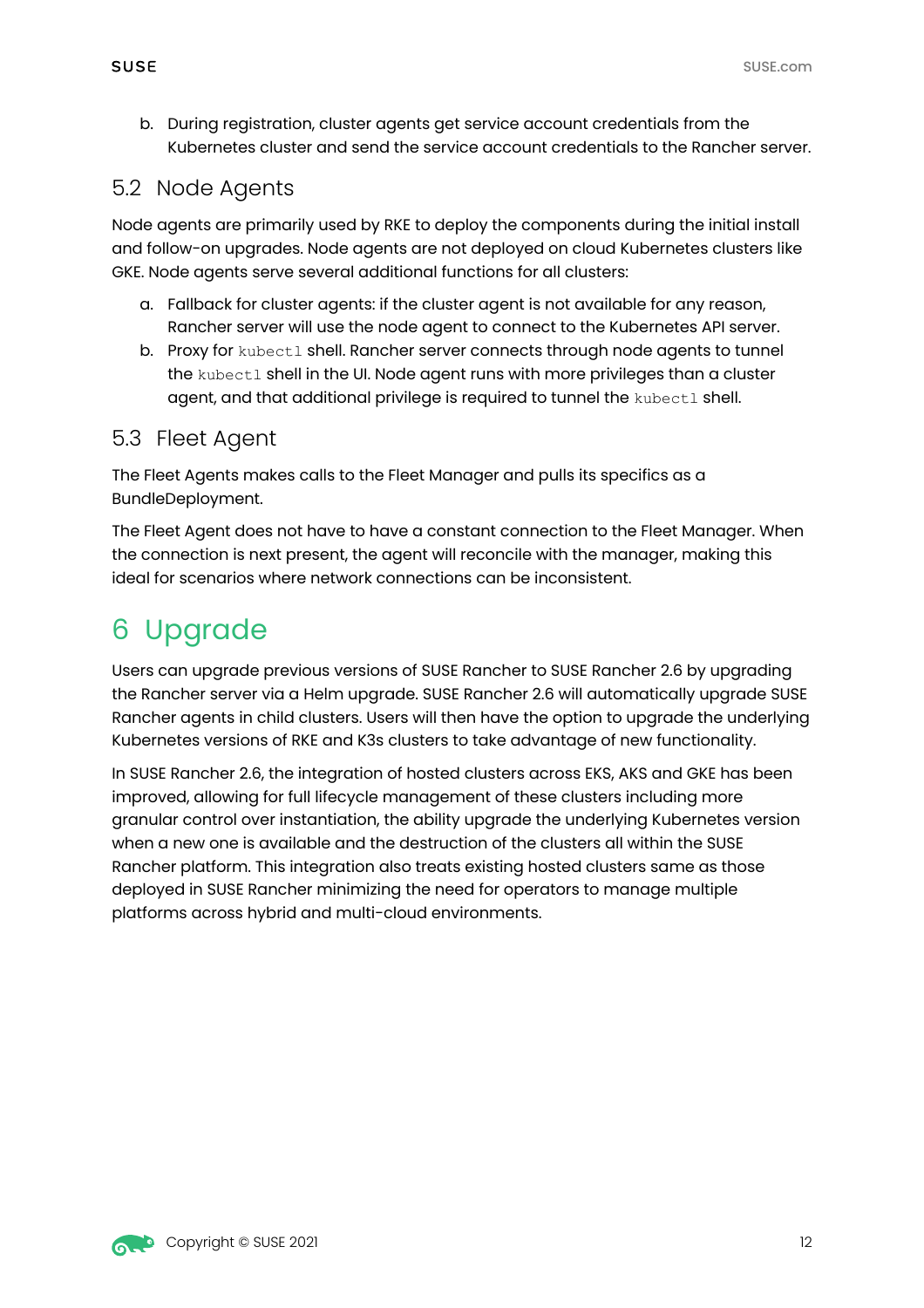# 7 High Availability

Users may use a dedicated RKE cluster to run the Rancher server. The standard SUSE Rancher 2.6 installation guide, for example, creates an RKE deployment with 3 nodes, each running one instance of the API server and the etcd database. Rancher server automatically imports the Kubernetes cluster it runs on. It is called "the local cluster." SUSE Rancher will leverage the Kubernetes API and indirectly use that clusters etcd as the primary datastore.

Information on installation can be found at https://rancher.com/docs/rancher/v2.x/en/installation/

# 8 Scalability

# 8.1 Scalability of Kubernetes Clusters

Users can expect SUSE Rancher 2.6 to manage and provision RKE clusters up to 100,000 nodes.

## 8.2 Scalability of Rancher Server

There is no inherent limit on how many Kubernetes clusters each Rancher server can manage. We do not expect an issue for SUSE Rancher 2.6 to manage up to 10,000 clusters.

The real scalability limits of Rancher server are:

- a. Total nodes across all clusters
- b. Users and groups
- c. Events collected from all clusters

Rancher server stores all the above entities in the underlying Kubernetes etcd database. We will improve scalability along these dimensions over time to meet user needs.

#### 8.3 Scalability of Fleet

Fleet is based on a GitOps model so uses code to define state. This is much more efficient in management overhead as there are limitations on how to visualize thousands of clusters in a GUI effectively. Fleet can theoretically scale up to one million+ clusters.